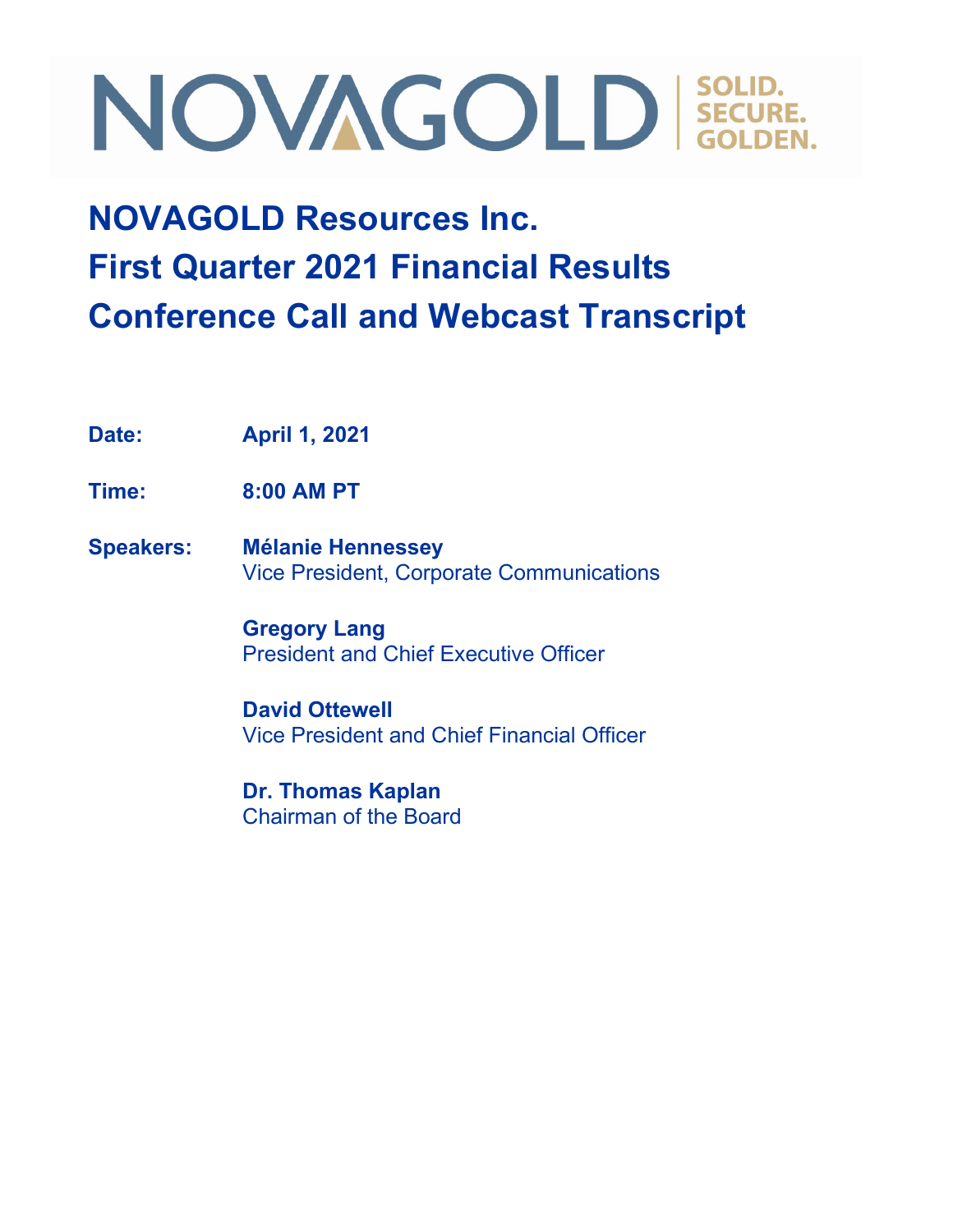

#### **OPERATOR:**

Welcome to the NOVAGOLD First Quarter 2021 Financial Results Conference Call and Webcast.

As a reminder, all participants are in listen-only mode and the conference is being recorded. After the presentation there will be an opportunity to ask questions. To join the question queue, you may press star, then one on your telephone keypad. Should you need assistance during the conference call, you may signal an Operator by pressing star, and zero.

I would now like to turn the conference over to Mélanie Hennessey, Vice President, Corporate Communications. Please go ahead.

#### **MÉLANIE HENNESSEY:**

Thank you, Operator.

Good morning, everyone. We are pleased that you have joined us for NOVAGOLD's 2021 First Quarter Financial Results and for an update on the Donlin Gold project.

On today's call we have Dr. Thomas Kaplan, NOVAGOLD's Chairman; Greg Lang, NOVAGOLD's President and CEO; and David Ottewell, NOVAGOLD's Vice President and CFO. At the end of the webcast, we will take questions both by phone and by text.

I would like to remind our webcast and call participants that, as stated on Slide 3, any statements made today may contain forward-looking information, such as projections and goals, which are likely to involve risks detailed in our various EDGAR and SEDAR filings and forward-looking disclaimers included in this presentation.

I now have the pleasure of turning over the presentation to our President and CEO, Greg Lang.

Greg?

**GREGORY LANG:** Thank you, Mélanie and good morning, everyone.

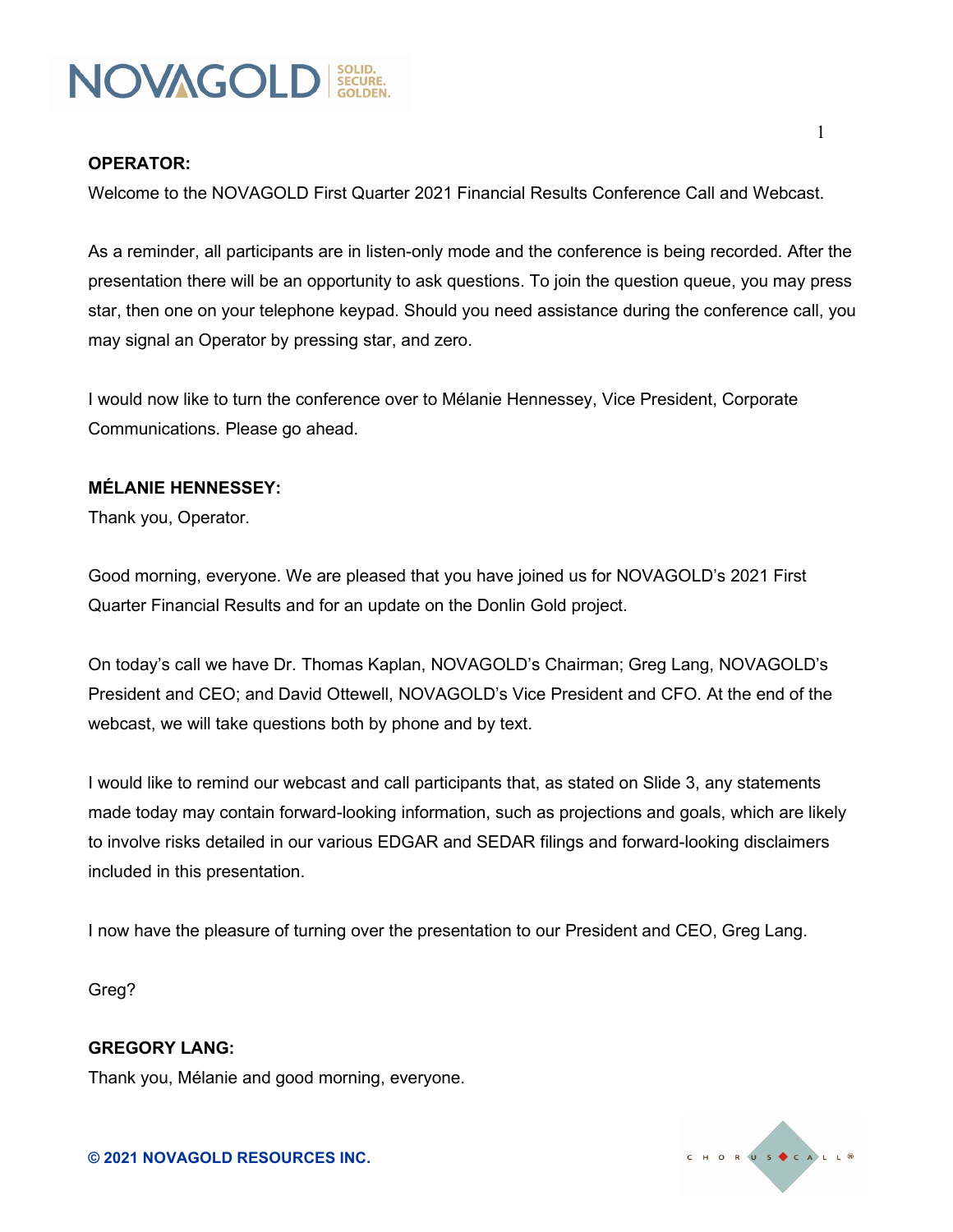

Our Donlin Gold project is in the western part of Alaska, as shown on Slide 4. Donlin is a 50/50 partnership with Barrick Gold. Mining has always been an important part of the Alaskan economy and it is becoming even more important to State revenues with the decline in oil prices and tourism. As shown on the map, there are six producing mines and numerous exploration and development projects in the State.

In terms of scale, quality, and exploration potential, Donlin Gold's attributes far exceed any other gold development project on the horizon. When combined with our longstanding Native Corporation partnerships, the exponential leverage to rising gold, strong cash position, key Federal and State permits in hand, and an experienced Management team and Board, as well as supportive, long-term shareholders, NOVAGOLD is in a league of their own.

Slide 5 highlights the 2021 achievements. NOVAGOLD and Barrick jointly released the remaining assay drill results in March from the 85-hole program we completed last year, which yielded higher drill grade thicknesses than predicted by previous modeling and has improved interpretation of gold mineralization controls. These results have bolstered our confidence in the recent geologic modeling concepts and confirmed multiple high-grade extensions in both the intrusive and sedimentary rocks, and very importantly, many of this near surface.

For permitting, in November 2020, Alaska published an initial public notice comment period for the water rights applications for the mine site and transportation facilities. This closed in December 2020. Water rights are for local surface water sources and ground water to be used for process water, dust, fire control, and other mining activities.

In March 2021, with Donlin Gold's support, Alaska introduced a second public notice period which closed on March 26. We anticipate the Department of Natural Resources will issue final decisions on the water rights applications in the first half of 2021. Donlin Gold, working with its Native partners, continues to support the State of Alaska to advance other permits and certificates needed for the project.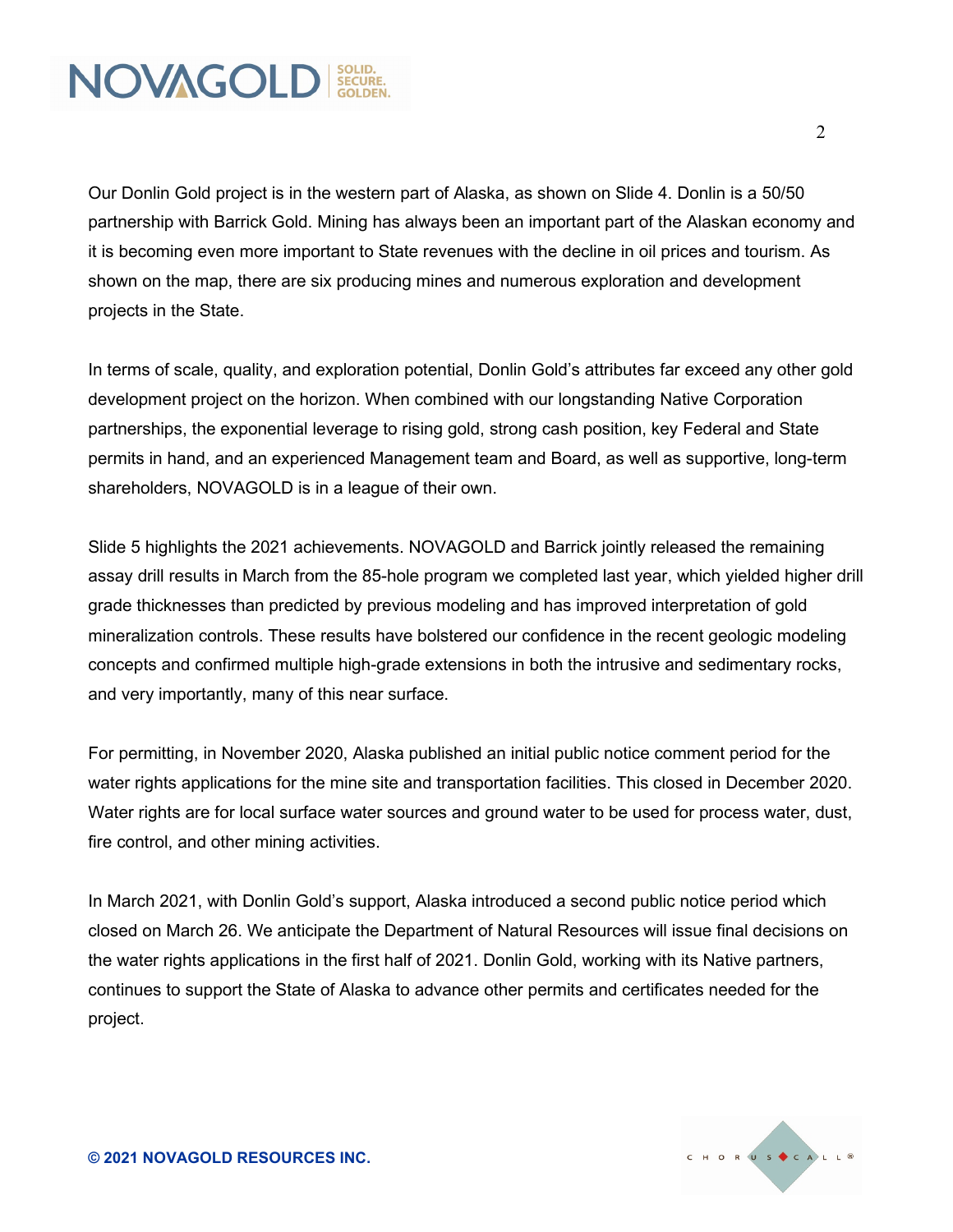The image on Slide 6 shows the top 10 intervals from the 2020 drill program with core hole locations in both the ACMA and Lewis deposits. With Barrick, we jointly issued the final set of assay results last week. The program totaled over 23,000 meters and successfully increased our confidence in the modeling concepts and was the largest program at Donlin in over 12 years. Results exceeded the expectations with higher grades over narrower intervals, primarily in the sedimentary rocks. The program has improved our geologic interpretations. Additional confirmation and high-grade extension drilling are planned for 2021 to further test the ore body continuity, structural controls, and gather geotechnical and geometallurgical data for analysis.

As noted on Slide 7, Federal permits are in hand and additional key State permits and approvals have also been obtained while we continue to progress on the remaining State permits. There are three primary State permitting areas that are outstanding, none of which are on the critical path for the project's development.

The Division of Oil and Gas has reconsidered its decision for the State Right-of-Way agreement and lease authorization for the gas pipeline. Under the reconsideration, Alaska issued a revised comment document for additional public input. The document further describes how Alaska is considering previous public input that was solicited in the Right-of-Way review, primarily on how cumulative impacts are addressed in the decision. The comment period ended in November 2020 and we expect Alaska to reissue the Right-of-Way agreement and lease authorizations in the first half of 2021.

Additionally, Alaska published an initial notice period for comment on the water right applications and transportation facilities. Water rights are key for the mining activities. Alaska introduced a second public notice period, which closed last week. We anticipate that they will issue final decisions on the water right applications in the first half of 2021.

The dam safety certifications process is a multi-year commitment to gather additional geologic information to advance the final engineering work on the tailings facilities and water retention structures from a feasibility level to a final construction package, which is required for the project's dam safety certification. This field work will resume later this year.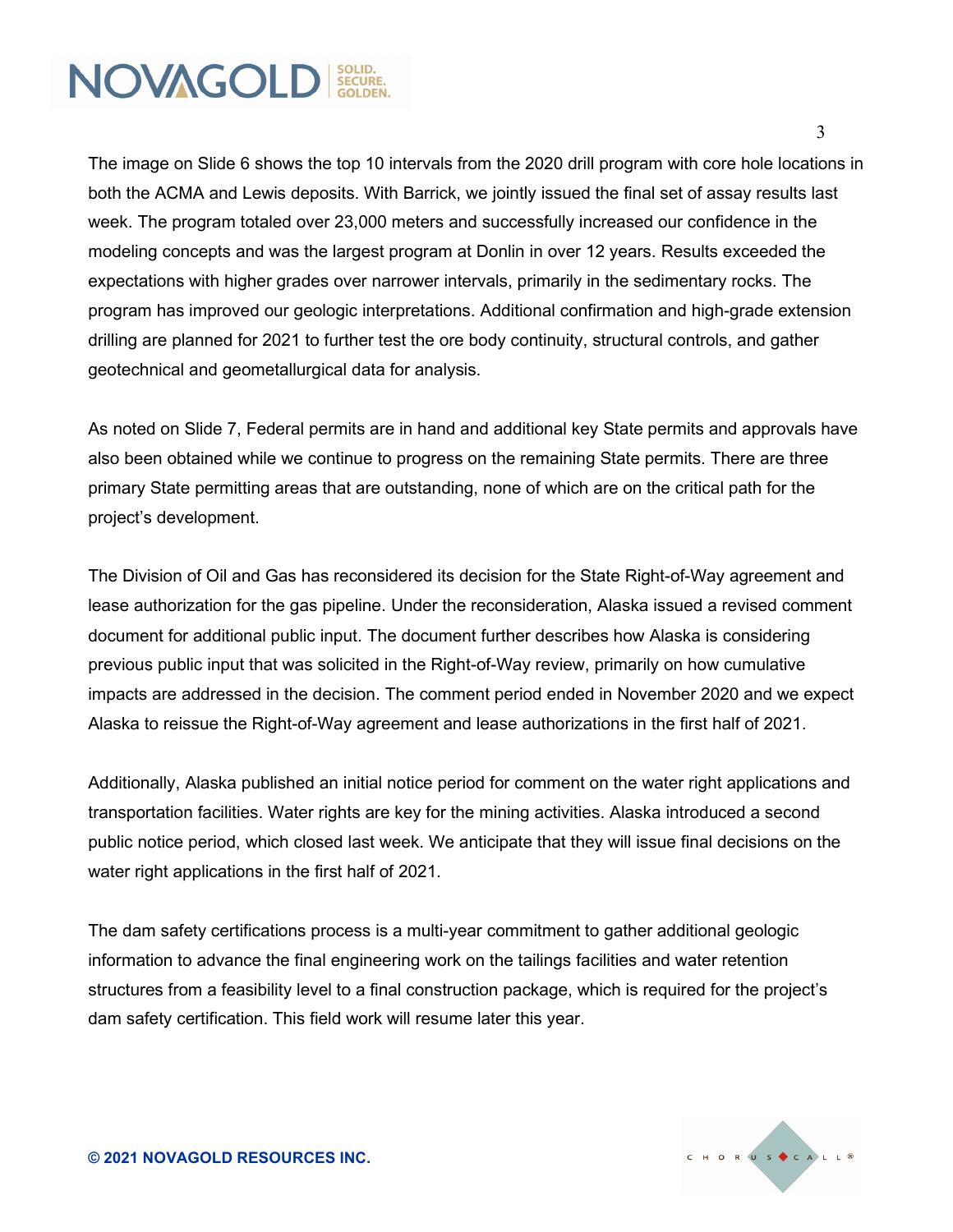We are proud to say that the 2020 drill program was safely and successfully completed, and this achievement was done with no COVID cases at the project site. For the past year, policies were implemented to reduce risk and ensure the safety and well being of all employees and contractors. Alaska is a leader among the States in COVID-19 vaccination availability with Governor Dunleavy announcing earlier in March that vaccinations are now available to everyone 16 and over.

Much of the success of the vaccination program in the Y-K region can be credited in large part to the leadership of the Yukon-Kuskokwim Health Corporation and Native Health partners who made home visits in remote communities, used the extensive medical clinics, and even offered vaccinations outside of grocery stores. Donlin Gold's stringent safety measures and on-the-ground support allowed us to safely operate four rigs last summer for the program with careful collaboration with our Native partners as well as Tribal groups in the Y-K region were key to a successful field season. The protocol we established last year will be followed for the 2021 field season.

Donlin Gold is committed to support the needs of community partners and First-Quarter community engagement highlights can be seen on Slide 9. In partnership with TKC, the Village of Crooked Creek, and the Napaimute Tribe, Donlin was again the lead sponsor of a project to construct and maintain the upper sections of an ice road on the Kuskokwim River. Donlin also provided technical data to assist the road builder, including aerial photographs and ice measurements. It improved safety and access to nearby communities for the residents in these remote locations. At its completion in February, the ice road was almost 200 miles long.

In January, the Village of Tuluksak's water purification plant was destroyed by fire, creating a health and safety crisis for the community. Donlin worked closely with their Tribal Administrator and Tribal Council to assess how Donlin could best help and coordinate efforts. Donlin, as well as several other community organizations and companies, stepped in to assist with much needed water and supplies. To date, Donlin has signed Friendship Agreements with six villages in the Y-K region that formalize the current engagement practices with local communities. These Agreements expand upon our longterm relations, already well established with these communities, and address specific community needs, such as water, sewer, land fill projects, as well as other social programs.

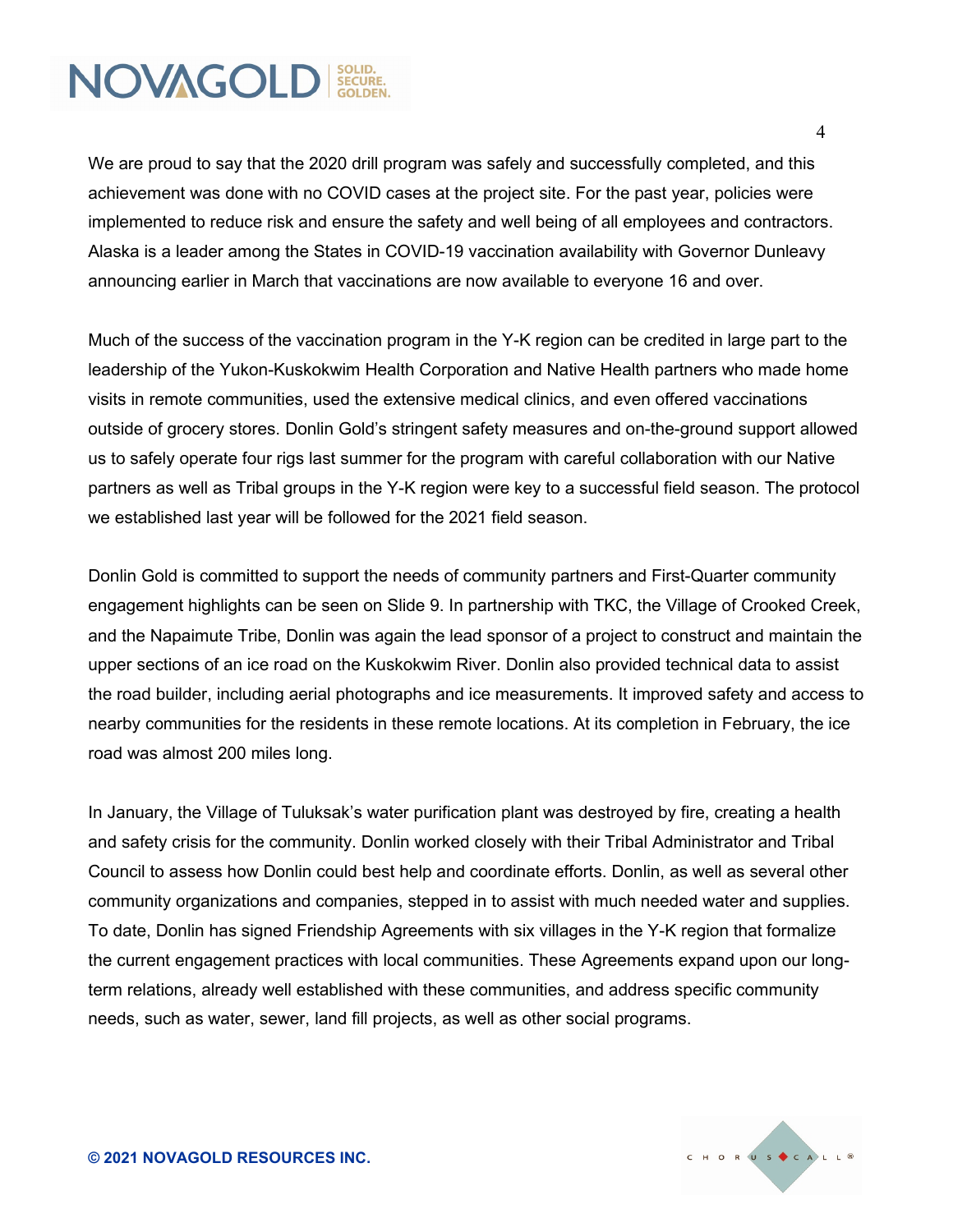We support our Native partners, Calista and TKC, and their mandates established through the 1971 Alaska Native Claims Settlement Act, as highlighted on Slide 10. We are helping them develop their land for the economic benefit of the region and all of their stakeholders. Donlin is fortunate to have time-tested partnerships with Calista and TKC, the owners of the mineral and surface rights. The project's location on private land specifically designated for mining activities is a key attribute that distinguishes it from other mining assets in Alaska.

With the long history of mining and the skilled workforce in Alaska, Donlin Gold offers the opportunity of a future with good-paying, year-round jobs and training for young people so that they can live closer to home. About 80% of our local workforce on the drill program were Alaska Natives. We are proud to provide significant economic and social benefits to the Y-K region and are thankful for the long-term support and commitment to the project and its continued success.

Over the past 25 years, Donlin Gold has worked closely with Calista and TKC, along with other representatives of the communities, to effectively respond to their needs and concerns. On Slide 11 you can see quotes from the leadership of our Native Corporation partners. These partnerships and the activities and programs we undertake together are illustrative of our commitment to the sustainable and responsible development of the Donlin Gold project for the benefit of all stakeholders.

And with that, I'll turn the call over to our Chief Financial Officer, David Ottewell.

Dave?

#### **DAVID OTTEWELL:**

Thank you, Greg.

Slide 12 highlights our First-Quarter operating performance. We recorded a net loss of \$8 million, an increase of \$1.4 million from the prior year quarter, primarily due to higher G&A expense and completion of assays from the 2020 drill program at Donlin.

Lower interest rates led to lower interest income earned on cash and term deposits and lower interest expense incurred on the Barrick note.

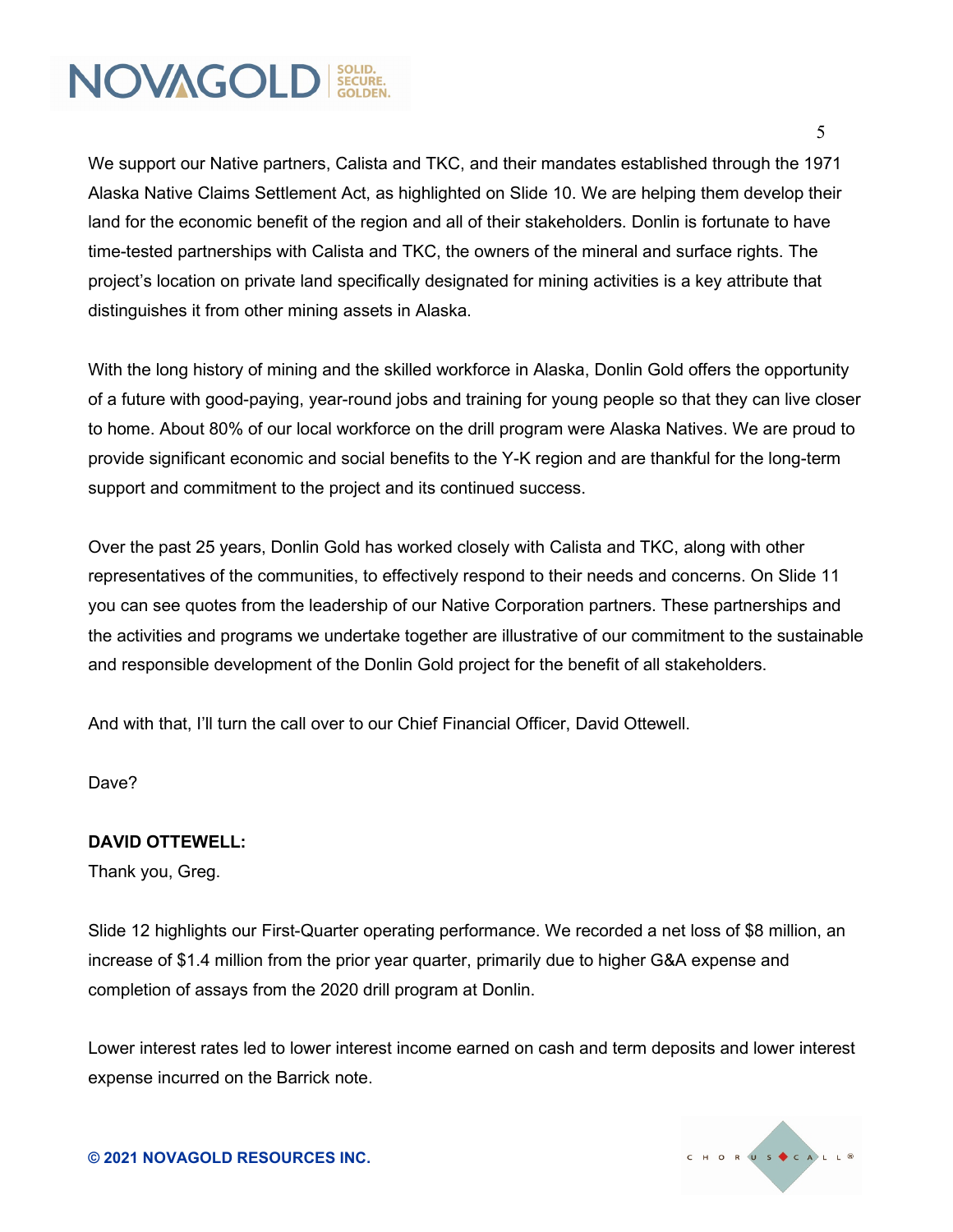First-Quarter cash flows are highlighted on Slide 13. We spent \$7.7 million in the First Quarter, slightly lower than the prior year Quarter. Higher G&A spending and Donlin funding was offset by a reduction of withholding taxes paid on vested PSUs. The company elected to not pay the withholding taxes on shares issued to the CEO and CFO to conserve cash.

On Slide 14, we note our robust treasury. We ended the First Quarter with cash and term deposits of \$114.2 million. We also have \$75 million due from Newmont in July this year and an additional \$25 million in July 2023. We continue to anticipate spending \$31 to \$35 million in 2021, including \$18 to \$22 million to fund our share of Donlin and \$13 million for our corporate G&A cost.

And with that, I'll turn the call back over to Greg.

#### **GREGORY LANG:**

Thank you, Dave.

As shown on the chart on Slide 15, when you look at the resources at Donlin compared with 15 other large gold projects in the Americas, Donlin is the largest in its category with the reserves that is almost four times greater than the average. A Federally permitted project that's got almost 40 million ounces of gold just to begin with, in a jurisdiction where the rule of law is not a novelty, is almost unheard of.

Grade stands out as another central characteristic of any mineral deposit. A deposit with higher grades provides resilience through multiple commodity cycles, a key attribute to ensure the successful development of any great mining operation. As shown on Slide 16, at 2.25 grams, Donlin has twice the global average grade for large open-pit deposits.

Not only is global gold production decreasing for most of the majors, but average grades continue to decline over the past decade. There are only a few mines in the world that produced greater than a million ounces in 2020; Donlin would be in rare company. As currently envisioned, the project would average 1.1 million ounces per year over its entire life, as shown on Slide 17. For the long-term investor, there is additional value that comes from a mine with a multiple-decade lifespan.

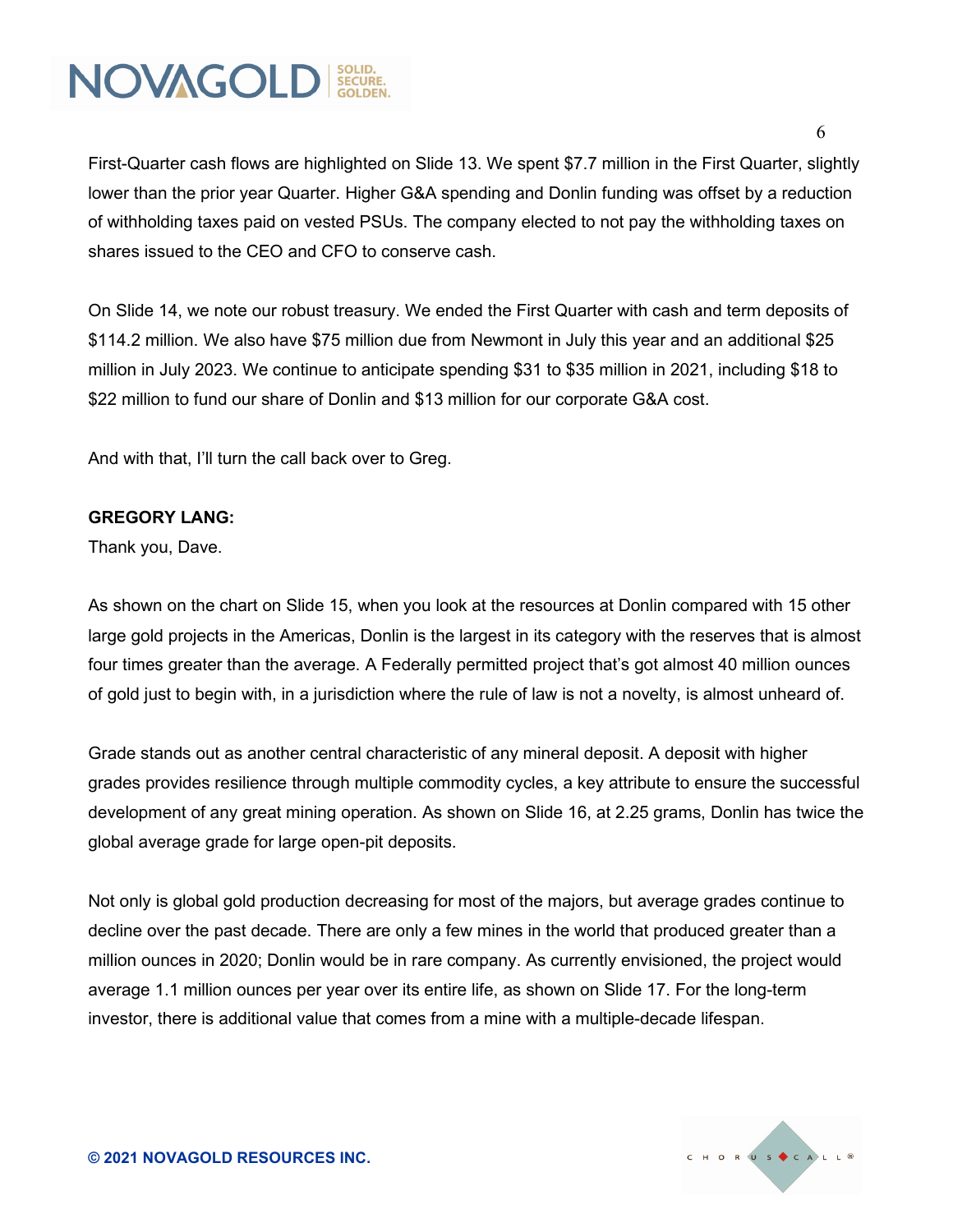Looking at other comparable mining operations around the globe, both in production and in development, Donlin would rank among the top operations if it were producing today. Slide 18 shows some of the largest producing mines globally and the largest development-stage projects. Only one development project has both global scale in a desirable mining jurisdiction, and only a few operations produced a million ounces, further illustrating that projects like Donlin are scarce and are needed to replenish the industry's diminishing reserves.

As shown on Slide 19, the ACMA and Lewis pits occupy only three kilometers of an eight-kilometer mineralized belt. When the time is right, based on the known areas of mineralization, there is future exploration potential to significantly expand the current resource along strike and at depth.

Slide 20 represents the life-of-mine diagram for a project like Donlin, as one of the largest open-pit development projects. After years of exploration and resource enhancement, technical studies, environmental studies, and the receipt of our Federal Record of Decision and key State permits, Donlin Gold has been substantially de-risked and methodically and carefully brought up the value chain. It's a solid foundation from which to advance this unique deposit. The time upfront invested to develop and responsibly, sustainably move forward is critical to the project's success. We believe investors' patience will be rewarded.

In 2021, we will integrate the drill program results into the geologic model. We will undertake additional confirmation and extension drilling to expand upon the recently obtained information into the continuity and structural controls of the higher-grade mineralization that we encountered. We will then shift our focus to working with our partner to update the feasibility study, subject to formal approval by the Donlin Gold Board.

NOVAGOLD is thankful for the continued support and engagement with our shareholders, including Paulson and Company, Fidelity, BlackRock, new shareholders the Saudi Public Investment Fund, First Eagle, EXOR, and VanEck, as noted on Slide 21. This is especially noteworthy during a global pandemic. The strong relationships that we enjoy with everyone from our retail shareholders to our institutional shareholders has been deepened and we are greatly appreciative.

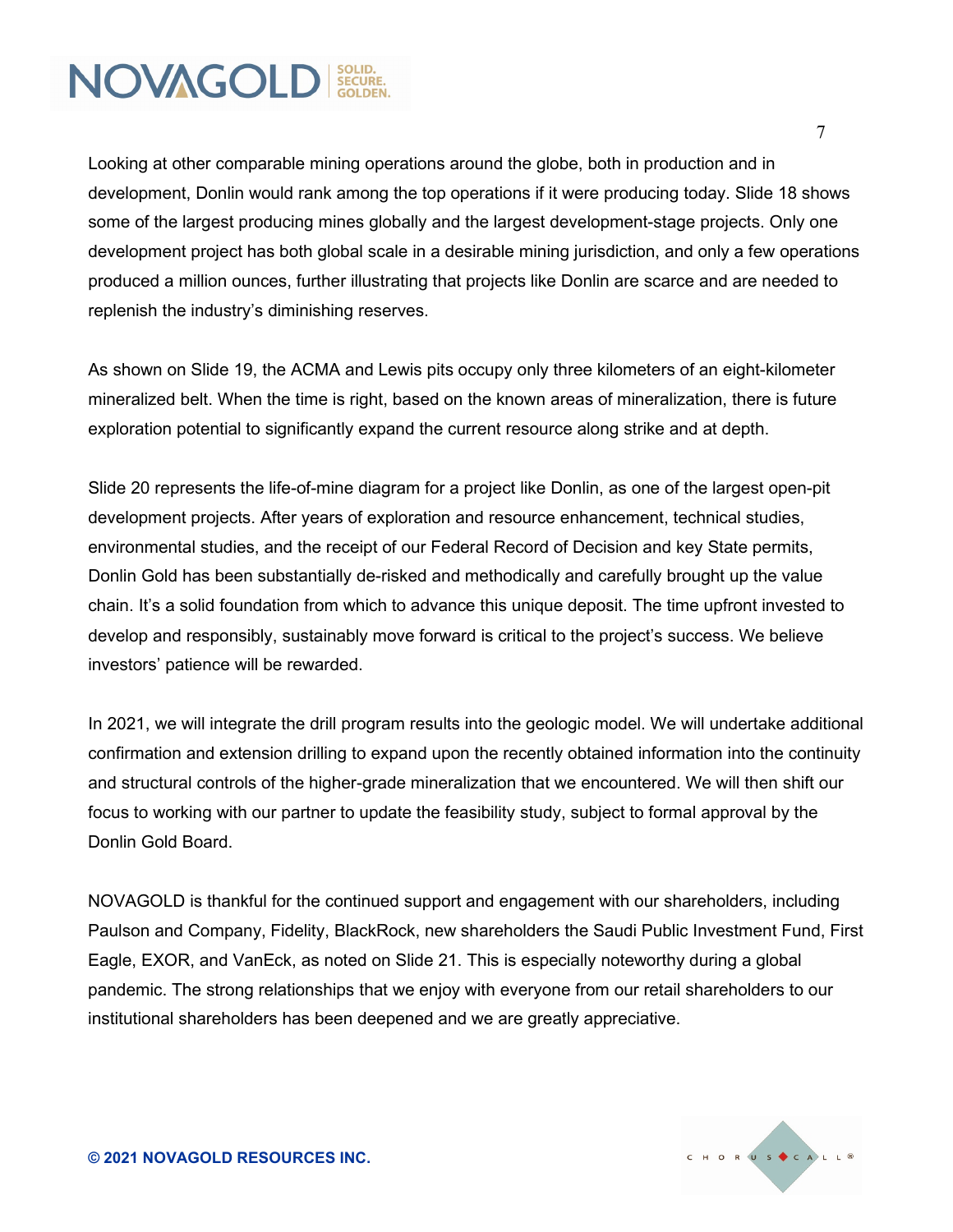

In summary, NOVAGOLD's 50% ownership at Donlin is a Tier-One asset in a Tier-One jurisdiction and a pure-gold play on a unique project that we believe, when seen for its rare combination of attributes in terms of size, grade, potential, and partnerships, is a win-win scenario for all of our stakeholders. Additionally, as a transparent company that has consistently delivered on its strategy, with a strong treasury and getting stronger with additional funds from Newmont in July, will provide sufficient funding until we make a construction decision on Donlin. Our key Federal permits and State permits are in place and advancing and we have a successful record of building and operating large mines.

Thank you for your attention today.

Operator, we will now open up for questions from the attendees.

#### **OPERATOR:**

Thank you. We will now begin the question-and-answer session. To join the question queue, you may press star, then one on your telephone keypad. You will hear a tone acknowledging your request. If you are using a speakerphone, please pick up your handset before pressing any keys. To withdraw your question, please press star, then two. We will pause for a moment as callers join the queue.

Our first question comes from Lucas Pipes of B. Riley Securities. Please go ahead.

#### **LUCAS PIPES:**

Good morning, everyone.

Greg, I wanted to ask a little bit more about an updated feasibility study. And specifically, would it be possible at this point here to provide maybe some color around timing? And then from there, I have maybe one or two more follow-ups. Thank you.

#### **GREGORY LANG:**

All right, Lucas. Good morning and thank you for joining our call.

As far as timing, over the next few months we will be, you know, obviously incorporating the assays into our geologic model. We're planning a small follow-up program on some of the real high-grade

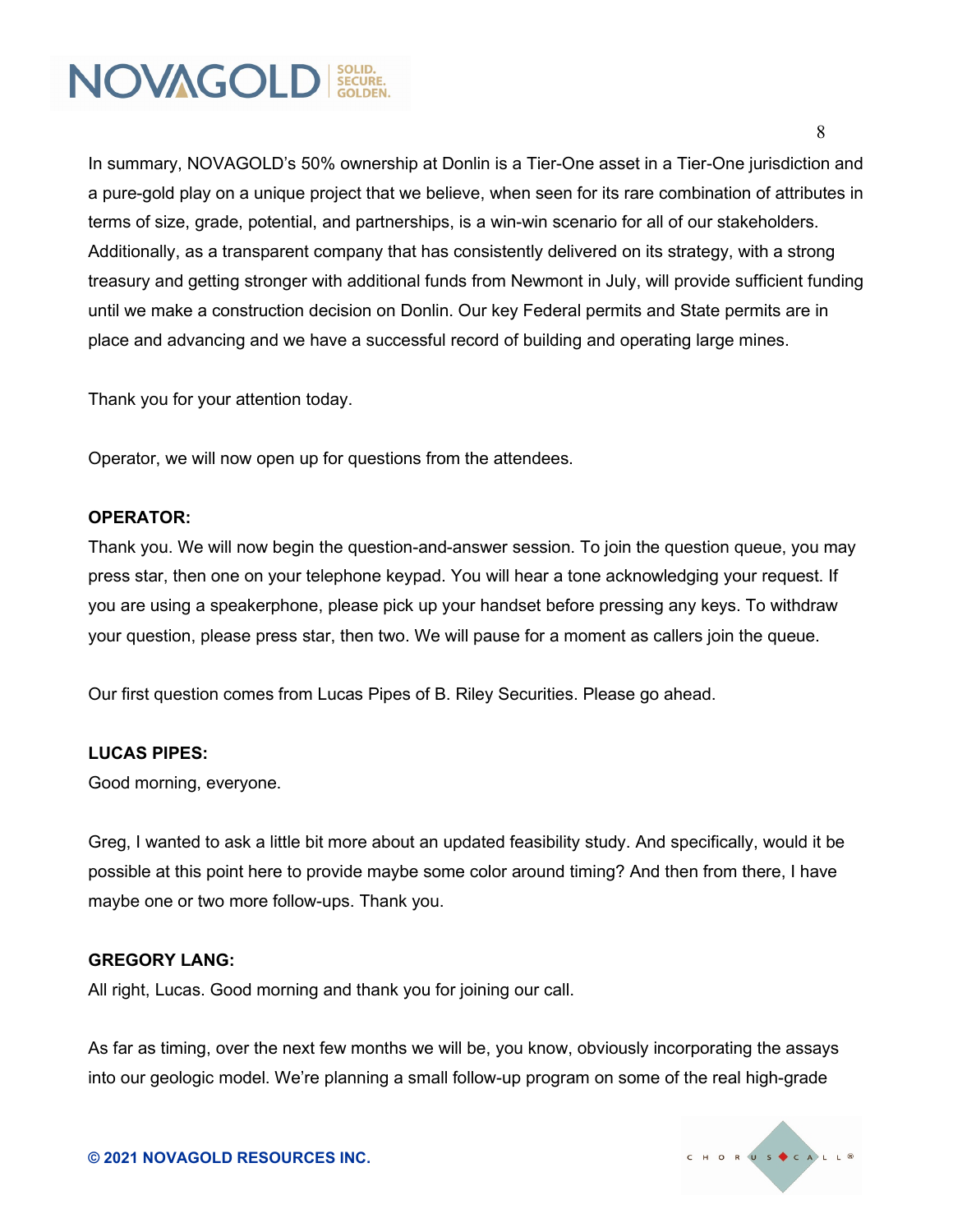zones we encountered, which frankly, some just exceptional results. We'll be conducting the drill program in the next few months.

At the same time, we will be reviewing many aspects of the project with our partner, from tailings management, flow sheets, water controls, and so on. This technical work will provide the basis for the owners to lay out the criteria of the project that we are taking forward, in terms of scale, throughput, you know, and so on. That's going to—the work of the trade-off studies will take us through to September, at which time we would make the decision to embark on a new feasibility study. That's a process we think will take about a year.

#### **LUCAS PIPES:**

Very, very helpful. I really appreciate that detail there.

Then, maybe it's a bit premature, but you touched on it a little bit just now, but in terms of the key points that would be revisited in an updated feasibility study, what would you say could the market be looking for? Some really key updates. Thank you.

#### **GREGORY LANG:**

I think the real key update that we'll be providing when we embark on the feasibility study is the general approach to the project. I think as most people are aware, we've been evaluating various staged development scenarios to reduce the upfront capital burden. Part of the studies that we'll be undertaking in the next few months as the geologic models are updated is what is the final throughput that we want to target for stage one, and other significant parts of the project: the gas pipeline, thirdparty participation and so on. We want to get all of those issues really laid to rest and then we'll embark on a new study.

#### **LUCAS PIPES:**

That's very helpful. Greg, team, really appreciate all the detail. Continued best of luck. I'll turn it over.

#### **GREGORY LANG:**

Thank you, Lucas.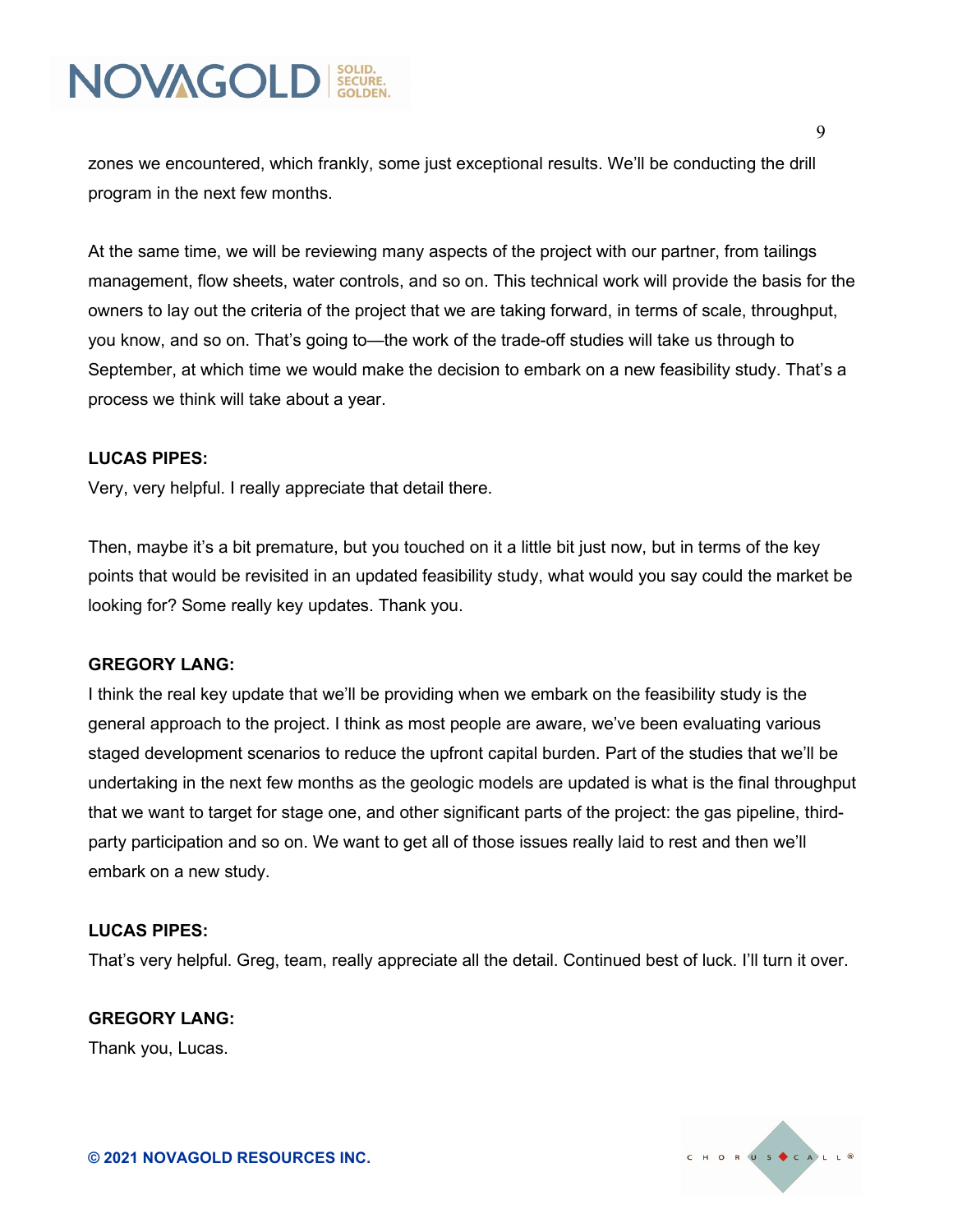

#### **OPERATOR:**

Our next question comes from John Tumazos of John Tumazos Very Independent Research. Please go ahead.

#### **JOHN TUMAZOS:**

Thank you very much.

When will the 2020 drill program be completed and all the results in? Are the results interesting enough that there might be an additional drill program to follow up on those results prior to the updated feasibility study?

#### **GREGORY LANG:**

All right, well, good morning, John.

Working with Barrick, we have released all of the assay results from the 85 holes that we completed last year. We have some really, really compelling results; and what you'll note in our results, we had areas of, you know, 10-plus grams that came in, you know, some three meters below the surface. A lot of the work that we're planning this year is obviously to follow up on those near-surface, high-grade intervals that would be mined early in the project's life.

That will be the big focus of the program and I would—last year we drilled 85 holes. I don't think it will be that extensive of a program this year, but we're working with Barrick to finalize the drill hole locations and we're expecting to start some time later in April. We've got the camp open now and we're mobilizing food and supplies, ready to begin drilling.

#### **JOHN TUMAZOS:**

Do you think that the priority on updating the feasibility study is such that even if you get some great new results there won't be a third drill campaign, that you'll just stop and do the feasibility study? Or is it too early to make that call?

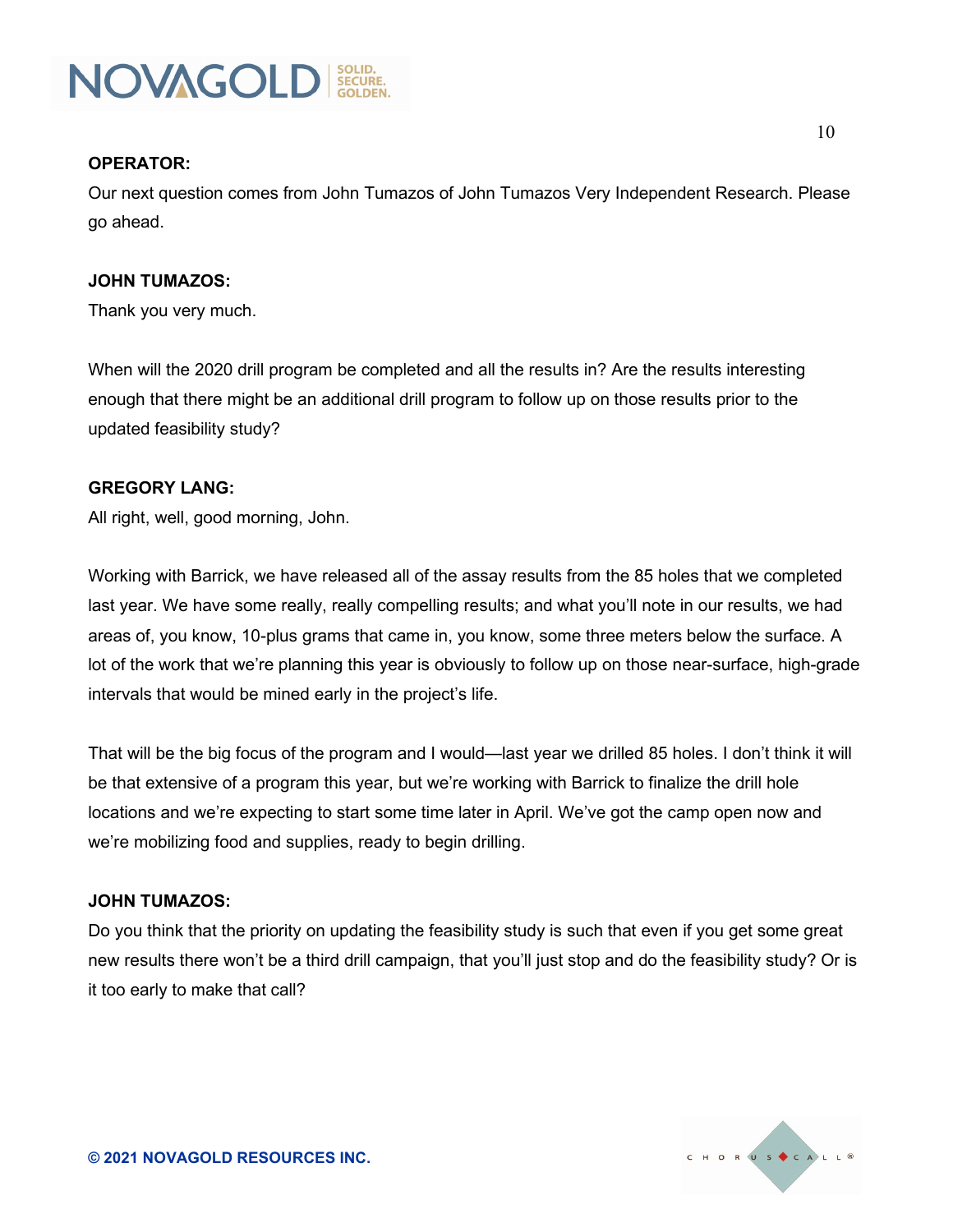#### **GREGORY LANG:**

John, I think the program, the drilling we did last year, which was the most extensive in over 12 years, and the drilling that we're contemplating this year, I think that will conclude the drill programs in and around the ACMA and Lewis deposits, and that will position us into, you know, moving forward with the new feasibility study.

There will be additional drilling required, such as geotechnical drilling, hydrological water wells, and so on. But drilling to define the ore body, I expect that to be largely wrapped up this season.

#### **JOHN TUMAZOS:**

Thank you and good luck.

#### **GREGORY LANG:**

Thank you, John.

#### **MÉLANIE HENNESSEY:**

We had a question come in by text that I will read out.

Given the extensive amount of drilling at Donlin, what do the latest results represent and what do they mean for the future of the project?

#### **GREGORY LANG:**

I think that's, you know, there has been a lot of drilling at Donlin over the years. I think we're now approaching some 1,500 holes, primarily core holes. The new results go back a few years to our appreciation that, as we looked at this as a staged development with smaller equipment, we advanced the hypothesis that the higher-grade intrusive structures, which still carry the lion's share of the gold, that these structures were thick enough and continuous enough to be mined separately, so that the goal of this program is to have a smaller, higher-grade project in the initial stage. And clearly some of the results, you know, multiple intercepts of 10-plus grams, 30, 40 grams in good thick intervals, these really support our view that we can separately mine the high-grade and enhance the mill feed and have a smaller project with still a very significant production profile.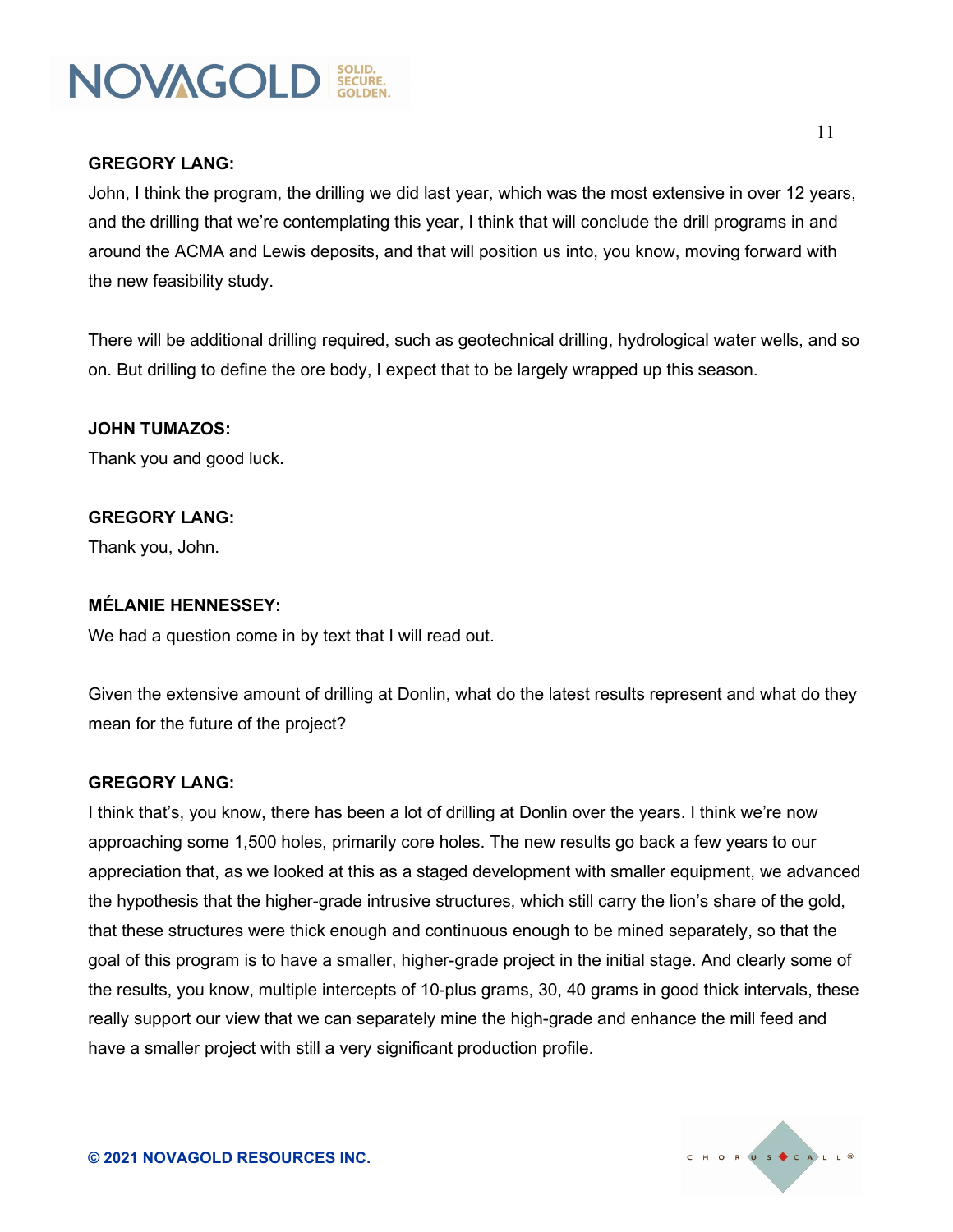

#### **OPERATOR:**

Once again if you have a question, please press star, then one.

Our next question comes from David Lasensky, a private investor. Please go ahead.

#### **DAVID LASENSKY:**

Good morning, gentlemen and ladies.

Just a couple questions. The fact that the drilling has been completed for 2020, that assay program, do you expect to raise proven reserves as a result of that drilling?

#### **GREGORY LANG:**

Well, David, clearly the results exceeded our expectations and we're incorporating the data into the geologic model. I never like to get ahead of any modeling efforts, and let the work speak for itself, but I'm very positive on the outcome. Just really base that on the across the board we encountered higher grades, although thinner, higher-grade intervals, and for an overall increase in the grade thickness than what we had previously modeled.

Certainly, very positive how much of that translates ultimately into reserves, we don't know. That's why we're doing the update, but certainly some great results. It can only help our understanding of the ore body.

#### **DAVID LASENSKY:**

The final question is, have any of the royalty trusts shown interest in financing in the future, like Franco-Nevada or Silver Wheaton, companies like that?

#### **GREGORY LANG:**

Yes, certainly a lot of—there is interest by streaming and royalty companies, and they follow our activities. I think our focus right now is wrapping up the new geological model and proceeding with the feasibility study. As far as financing options, there are many out there to be considered. Streaming is on the list, you know, my personal preference is doing as much of the financing as we can with debt or

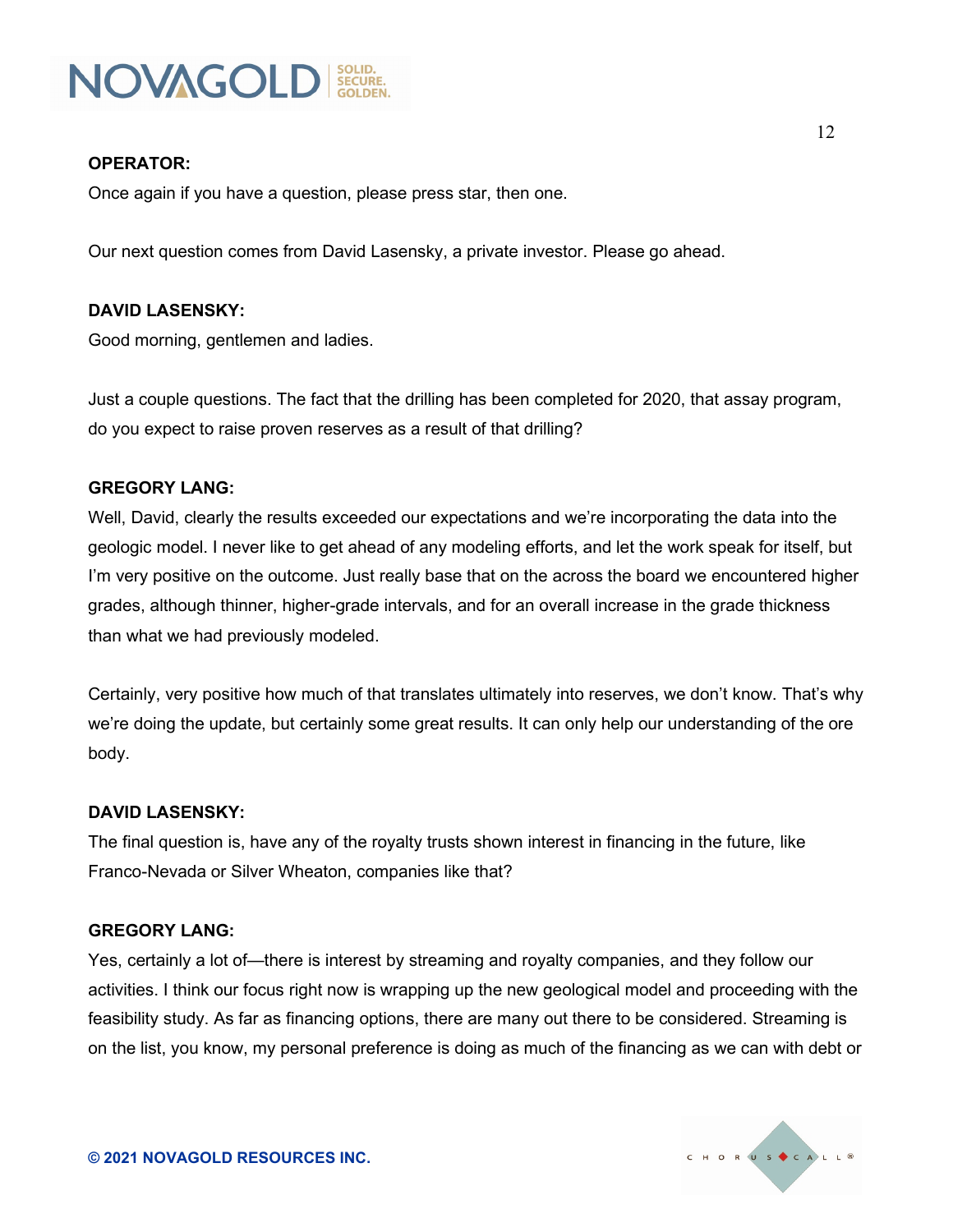

other non-open-ended instruments. The big focus right now is the feasibility study and we'll, as we get further advanced with that, we'll turn our attention to the financing options.

#### **DAVID LASENSKY:**

Well, just a personal opinion, I think that the longer you wait, the better off you'll be in terms of royalty trust because I'm anticipating by the end of the year \$2,500 gold and by the end of next year, \$3,000 gold, so. Just my personal opinion and thank you for answering my questions.

#### **GREGORY LANG:**

Thank you, David. We are also—I share your view and we are bullish on the gold price ourselves.

#### **OPERATOR:**

This concludes the question-and-answer session. I would like to turn the conference back over to Greg Lang for any closing remarks.

#### **GREGORY LANG:**

Well, everyone, thank you for taking the time to get an update on our activities.

Dr. Kaplan, have you any closing remarks?

#### **DR. THOMAS KAPLAN:**

Thank you, Greg. Are you able to hear me alright?

I would conclude simply by saying that the results speak for themselves. The assays from the time that we started to deliver upon them to the final 30%, from tip to tail, they exceeded our expectations. As somebody who has been in the mining business now for almost three decades, I can't count on one hand the times that the most expansive and aggressive drill program undertaken in the last 10 or 12 years of any project has yielded the kind of upside delights that the Donlin drilling delivered for Barrick and for ourselves.

I think that what you're seeing is that Donlin is, as we've often said, the gift that keeps on giving. I have to highlight the fact that we are only focused right now on that gold which would be in the mine

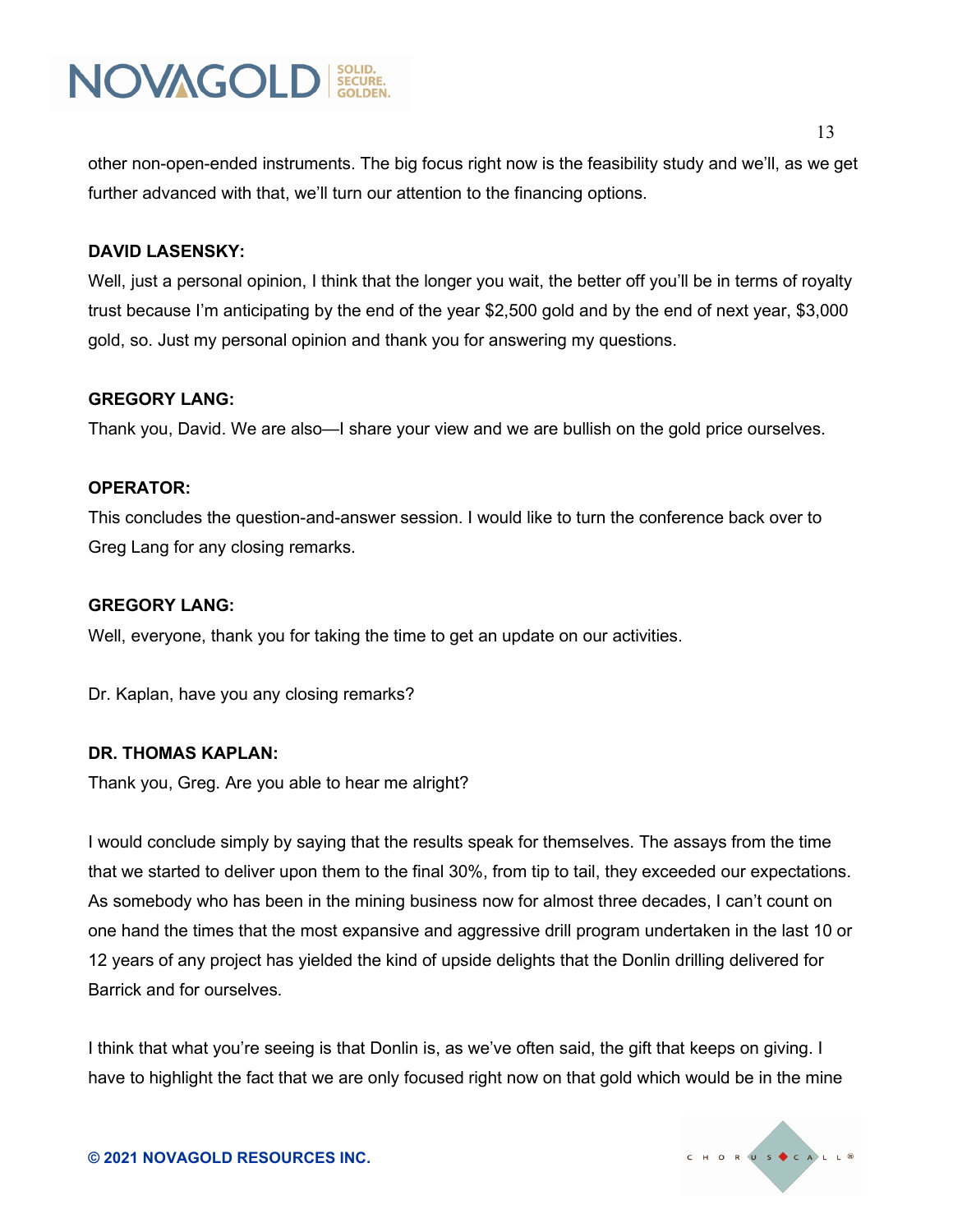14

plan, the first phase of the mine plan. The three kilometers that's been drilled are only three out of eight kilometers of mineralization. There are deep targets, deep high-grade targets, laterally across the entirety of the mineralized belt, and that eight kilometers itself represents only 5% of the land package.

It's a forward-looking statement, take it for what it is, but those of you who know me know that my track record has been built through the drill bit. I'm never happy if drill rigs aren't moving somewhere. But what I can say is this. I feel very strongly, and this has only been a feeling that's been reinforced over the last year, that the next Donlin could very well be at Donlin. It's my expectation that you're going to see enormous value unlocked for Barrick shareholders as well as NOVAGOLD shareholders from Donlin.

In my mind, it is the new Nevada. It is the new Carlin. Like Nevada, it's located in the safest jurisdiction in the world, which is at a premium. Donlin is really something that checks the boxes on so many levels. In an era of asset scarcity, Donlin is right up there with the very best in the world, but it's just located in the best part of the world, and that to me is the definition of a way to make a killing in mining.

My comment, which is why I just stood aside to see if anyone wants to talk about the macros, but my comments are simply that those people who are participating in the Donlin story have seen that over the decade since Greg came on board as CEO and I joined him as Chairman, every single promise that we have made has been fulfilled. Every pact has been kept, and we've done it without compromising. We've done it without cutting corners. We've done it in a way that has only made the company more friends, both in the industrial sphere and at least as importantly, more importantly, with our Native Corporation partners.

Our shareholders, I think, have a lot to be proud of. I've been in the story for 12 years and I can tell you that I'm more excited now than I've ever been. The feelings that I get when I see those drill results are the absolute opposite of deal fatigue. If I had my way, yes, I would permanently have five to 10 drill rigs on this target, as I do with other privately owned assets. We'll get there. I have a feeling that as jurisdictional risk rises to the fore, as gold prices rise, and shareholders want to see things that are being built, Donlin will be at the top of everybody's list.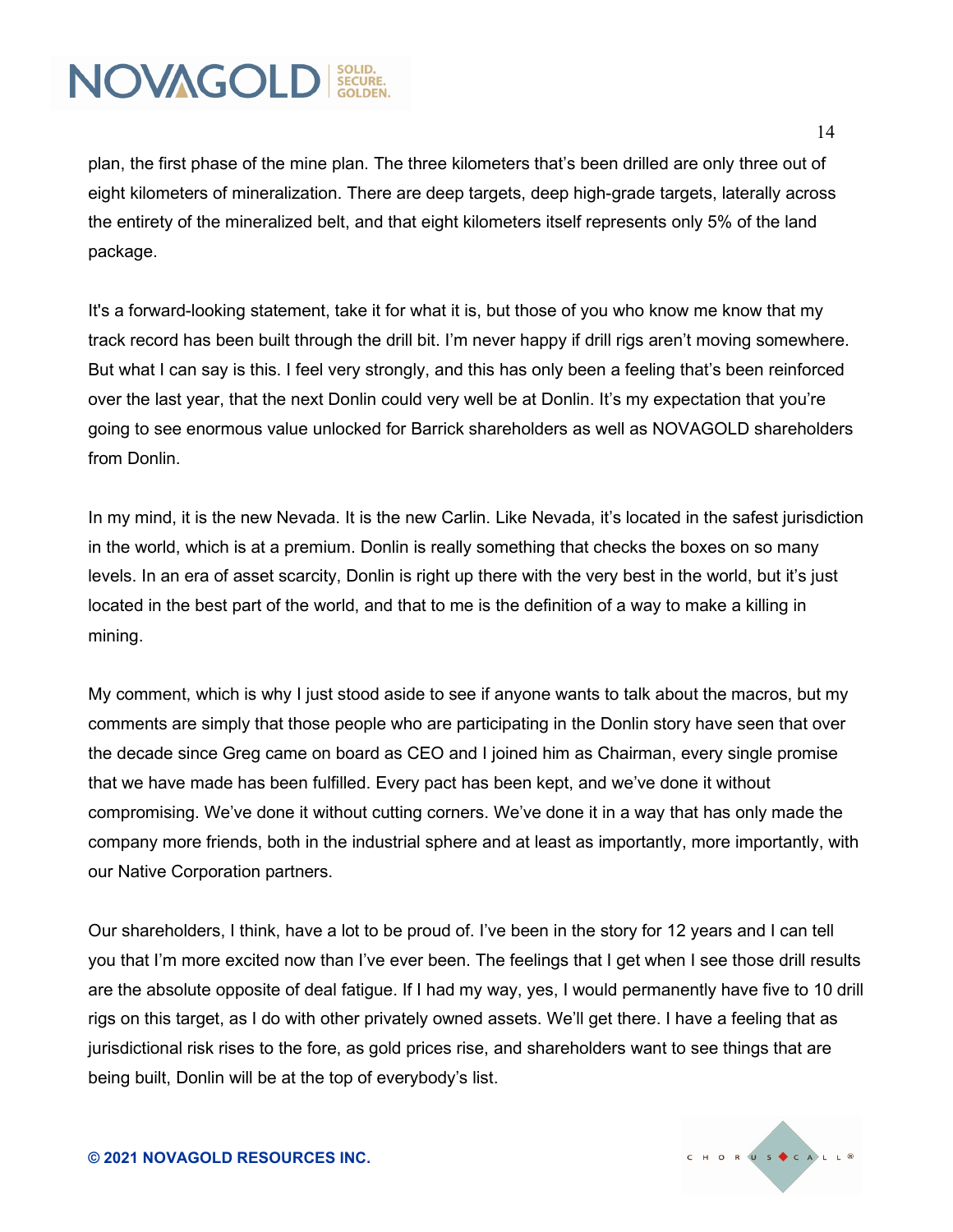I have zero doubt, zero doubt, that in a bull market in gold, NOVAGOLD as a pure play on the new Nevada will achieve absolutely record highs. I have no doubt about this. I also have no doubt that, as Barrick shareholders understand, that within the Barrick portfolio, without having to make expensive acquisitions, they have an opportunity to have a Tier-One asset. In one or two phases will be producing over a million ounces a year. There's nothing like that in the world other than, you know, potentially Polyus's Sukhoi Log, which I jokingly call the analogue because, you know, it's separated by the straits.

We think we're on the right side of those straits, but the reality is that Mother Nature has given us in Donlin an extraordinary story. It's located in a place where as shareholders, if you want to go visit it, you can incorporate whale watching or fishing into the equation. More importantly, it falls into that category that I've increasingly called the "Getting a Good Night's Sleep" story, which is to say that when you go to sleep at night when you wake up in the morning, what you thought you owned you still own.

Here you have a Federally permitted, massive deposit, the negative surprises that usually come in mining (inaudible 41:08) with Donlin. As some of our shareholders who have been with us for a long time will know, we've called this the story of the tortoise and the hare. People would say, yes, yes, yes, well you know that's going to take years. Our attitude was, you know what, this is Aesop's Fable and we'll win the race. I can't tell you how many projects that people thought were going to be built either fell by the wayside because of technical issues or social issues or simply political risk. We have none of them.

Technically, we're getting better and better. Socially, we have the best possible partners. From the standpoint of political risk, I know the developing world as well as anyone in the mining industry. I'm telling you, you want to be in a place where the rule of law is not a novelty; and where property rights mean something; and where you have exploration upside and leverage in a jurisdiction where, when you want to ring the cash register, you'll be allowed to keep the fruits of your leverage. That's really the name of the game, if I'm right. And if I weren't right, I'd put NOVAGOLD into play and pivot to something that would give me more joy in terms of the leverage, or the safety, whatever. It just doesn't exist.